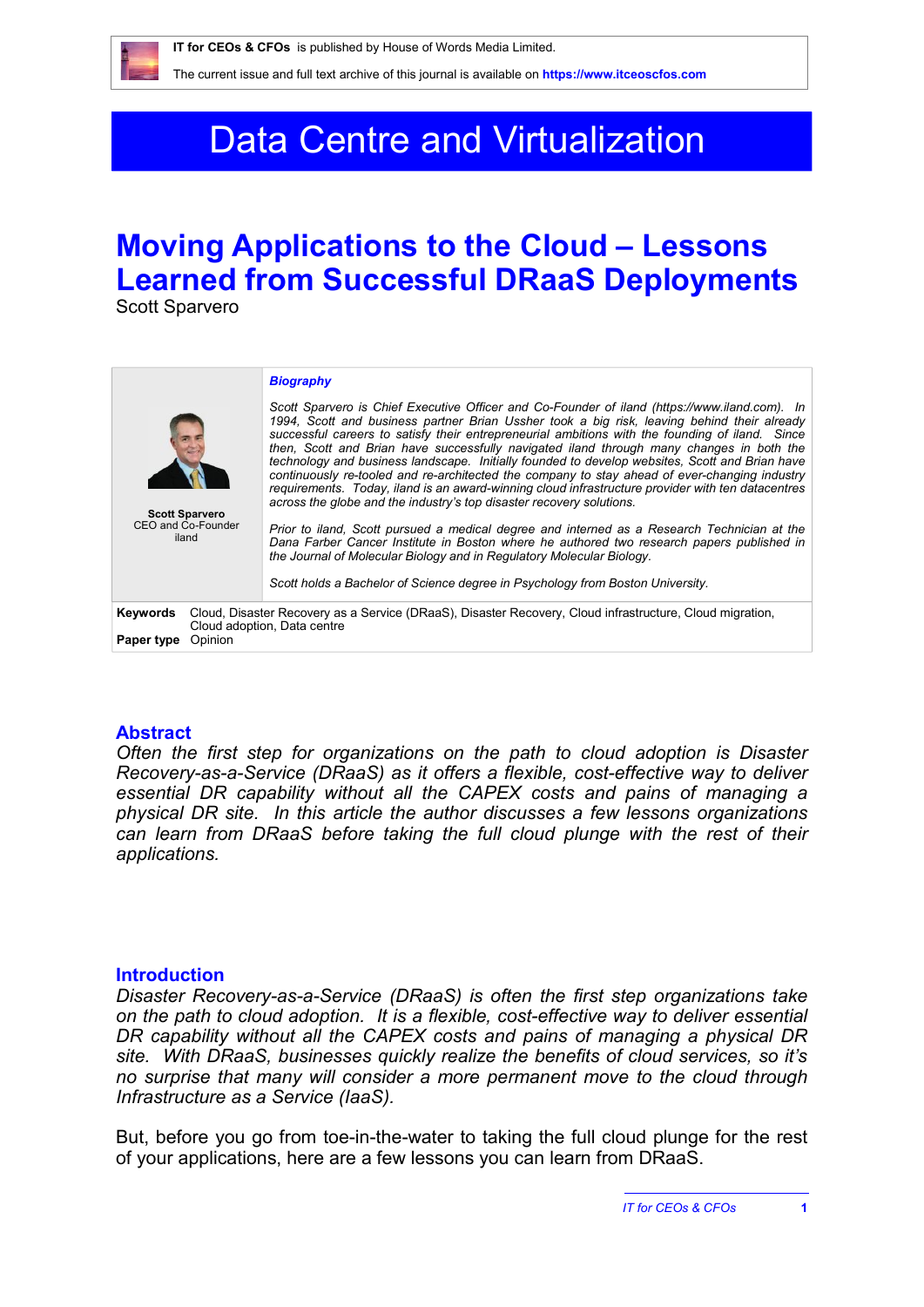

 **IT for CEOs & CFOs** is published by House of Words Media Limited.

The current issue and full text archive of this journal is available on **<https://www.itceoscfos.com>** 

*Data Centre and Virtualization*



## **Lesson One: Determine what you need, before it's too late**

Setting up DRaaS focuses the mind on two questions. "What do I need to run my business?" and "how much power and capacity do my applications need?" On a day-to-day basis, we don't ask these questions. Instead, we add incremental compute power and capacity when needed.

But before moving production applications to the cloud – whether for DRaaS or IaaS, you must calculate your existing resource demands. This requires an assessment or environment analysis tool, such as the iland Catalyst tool, to help predict your current and future needs over several months. In many cases, these tools enable you to test your environment before deploying.

This assessment and testing in a DRaaS model is duplicated easily in an IaaS environment. The beauty of a cloud assessment is its ability to uncover your deficiencies before making the migration in a safe, controlled environment, long before a crisis occurs.

## **Lesson Two: DRaaS is not just for disasters**

Once your DRaaS environment is in place, it is there when you need it with an isolated, production-ready copy of your environment in the event of unplanned downtime or data loss. DraaS also provides a sandbox where you can test security implementations, new hardware and software upgrades and new applications before you unleash them to a production environment. The result is, you can run doomsday scenarios to predict outcomes from events that can produce infrastructure outages, or simply gain reassurance that an upgrade or system change won't produce unforeseen consequences.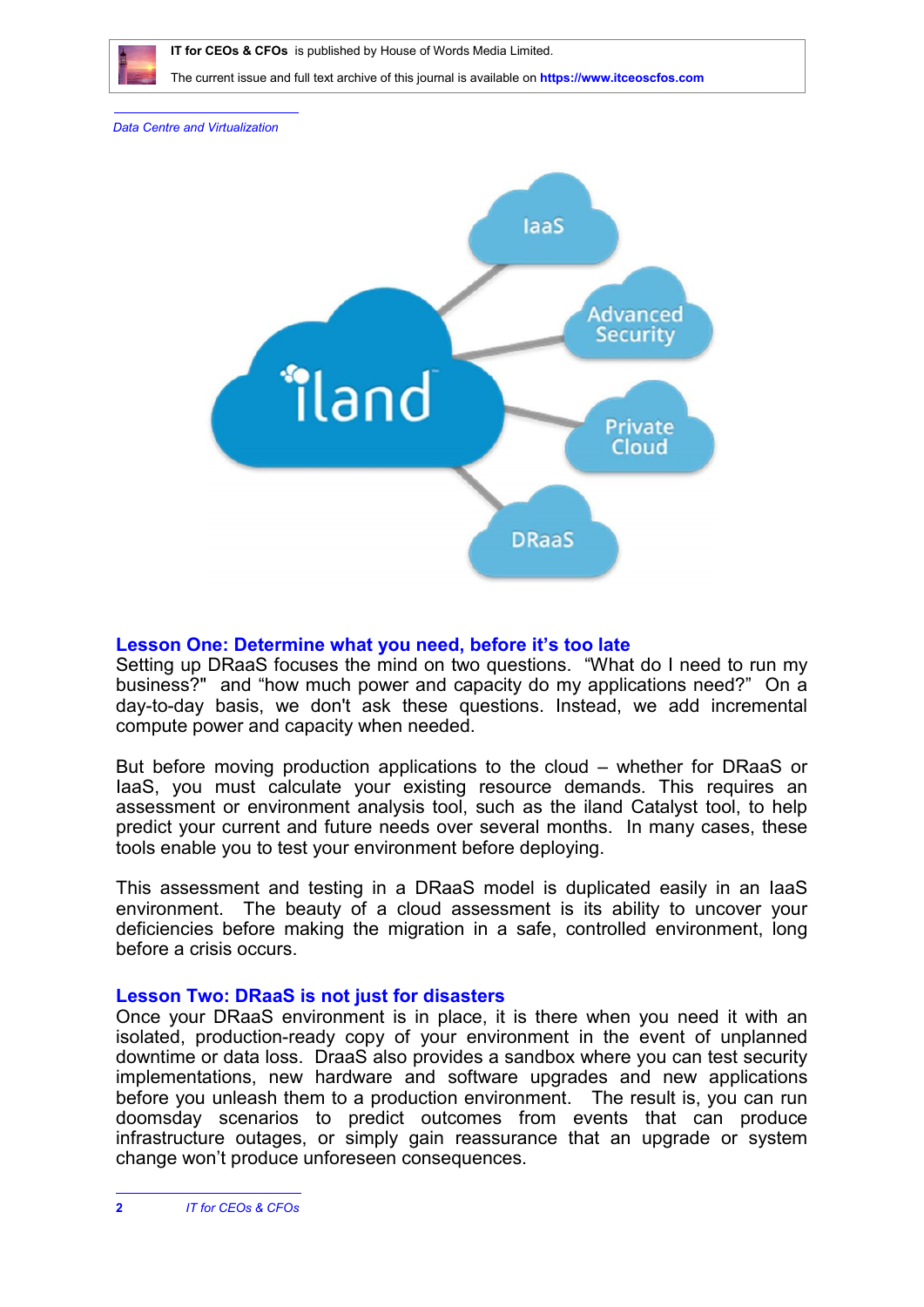*Data Centre and Virtualization*

### **Lesson Three: Try before you buy – cost, performance, resilience**

After deploying cloud-based DR, you can begin recording real-world performance and capacity metrics that will help give you an idea of what it will take to move the rest of your infrastructure to the cloud. You can predict how your environment will perform in the cloud, what it will cost, and identify efficiencies and potential risks. Your DRaaS experience offers insights and analysis of performance and costs of doing business in the cloud, which you can use to justify additional cloud strategies.

You can also take this opportunity to test the resiliency and connectivity of your future cloud infrastructure. For example, if your DR site is in another part of the country that produces a latency problem – you will know that your infrastructure needs to be hosted in a closer data centre.



### **Lesson Four: Eliminate the "fear" of cloud migration with DR as a stepping-stone**

Starting a cloud migration from scratch can be daunting. It is a lot of work to evaluate and plan around your workloads, applications, network and security and compliance at once. But, if you start with a cloud-based DR, you have time to work out those critical interdependencies incrementally. As you explore what you are planning to recover and how you will orchestrate the process, you can ease into conducting business in the cloud and become familiar with cloud management tools.